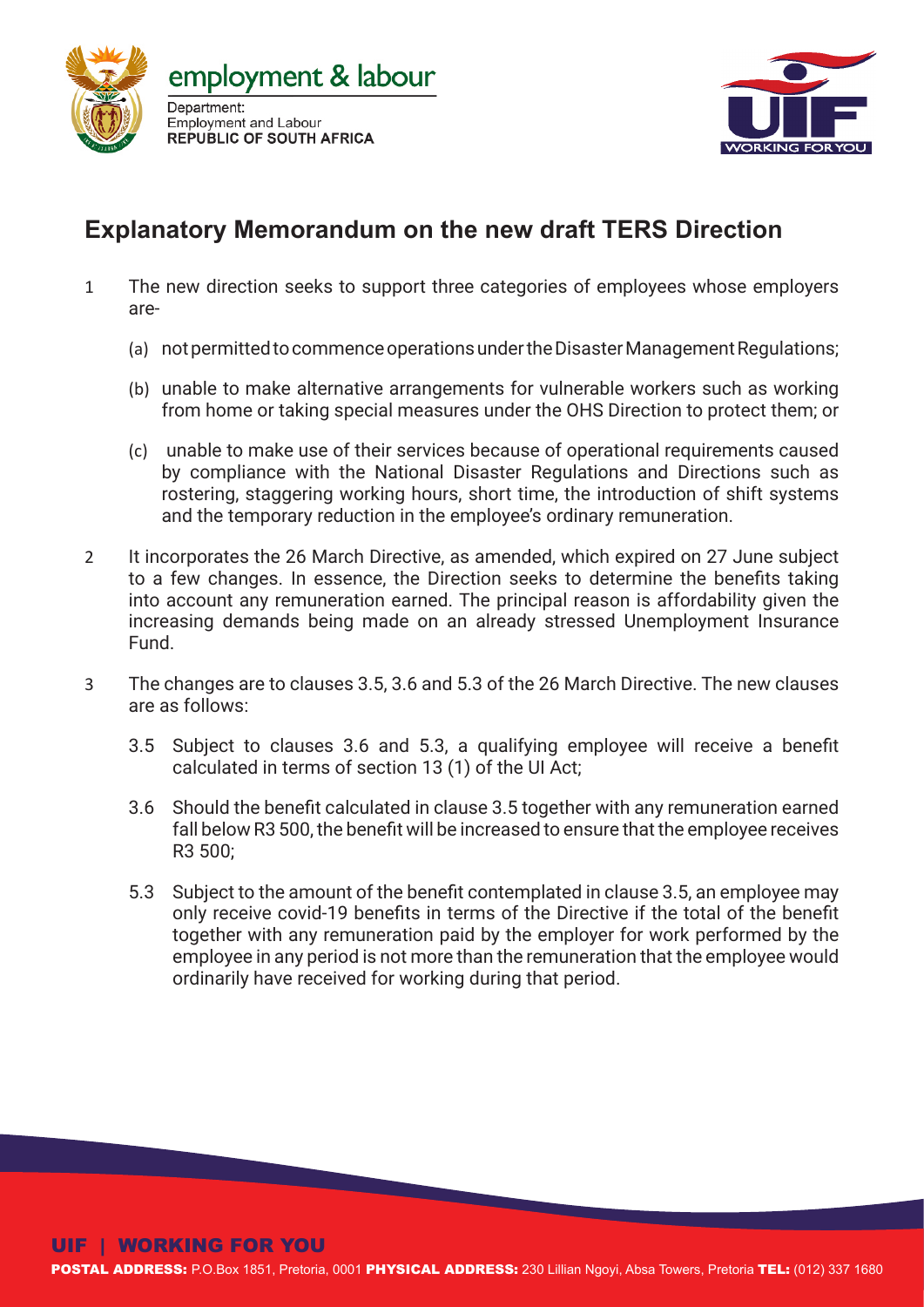



- 4 The effect of these changes can be explained as follows:
	- (a) If the remuneration earned plus the sliding scale benefit is less than the ordinary salary, the full benefit is paid (the effect of clause 3.5).

*Example:* 

If an employee's ordinary remuneration is R4 000 a month, then the UIF sliding scale amount is R1 920. If the remuneration earned by the employee is R2 000, then the benefit = R1 920 (because the benefit plus the remuneration earned is less than the ordinary remuneration).

(b) If the remuneration earned plus the sliding scale benefit is less than R3 500, then the benefit will be increased to ensure that the employee receives R3 500 (the effect of clause 3.6).

*Example 1* 

If a domestic worker's ordinary salary is R3 000 and the domestic worker receives no remuneration, then the benefit = R3 500.

*Example 2* 

If an employee's ordinary remuneration is R4 000, then the UIF sliding scale amount is R1 920 and, if the employee received no remuneration, then the benefit = R3 500.

(c) if the remuneration earned plus the sliding scale benefit is more than the ordinary salary, the benefit is reduced accordingly (the effect of clause 5.3)

*Example 1:* 

If a domestic worker's ordinary salary is R3 000 and the domestic worker receives remuneration of R3 000, then the benefit = R500

*Example 2*

If an employee's ordinary salary is R20 000 then the UIF sliding scale is R6 800 (based on the R17 712 ceiling). If the remuneration earned by the employee is R15 000, then the benefit is R5 000 (because the total of the remuneration earned plus the sliding scale benefit will be more than the employee's ordinary remuneration)

5 It is important to recognise that the wording proposed in respect of employer payments

#### UIF | WORKING FOR YOU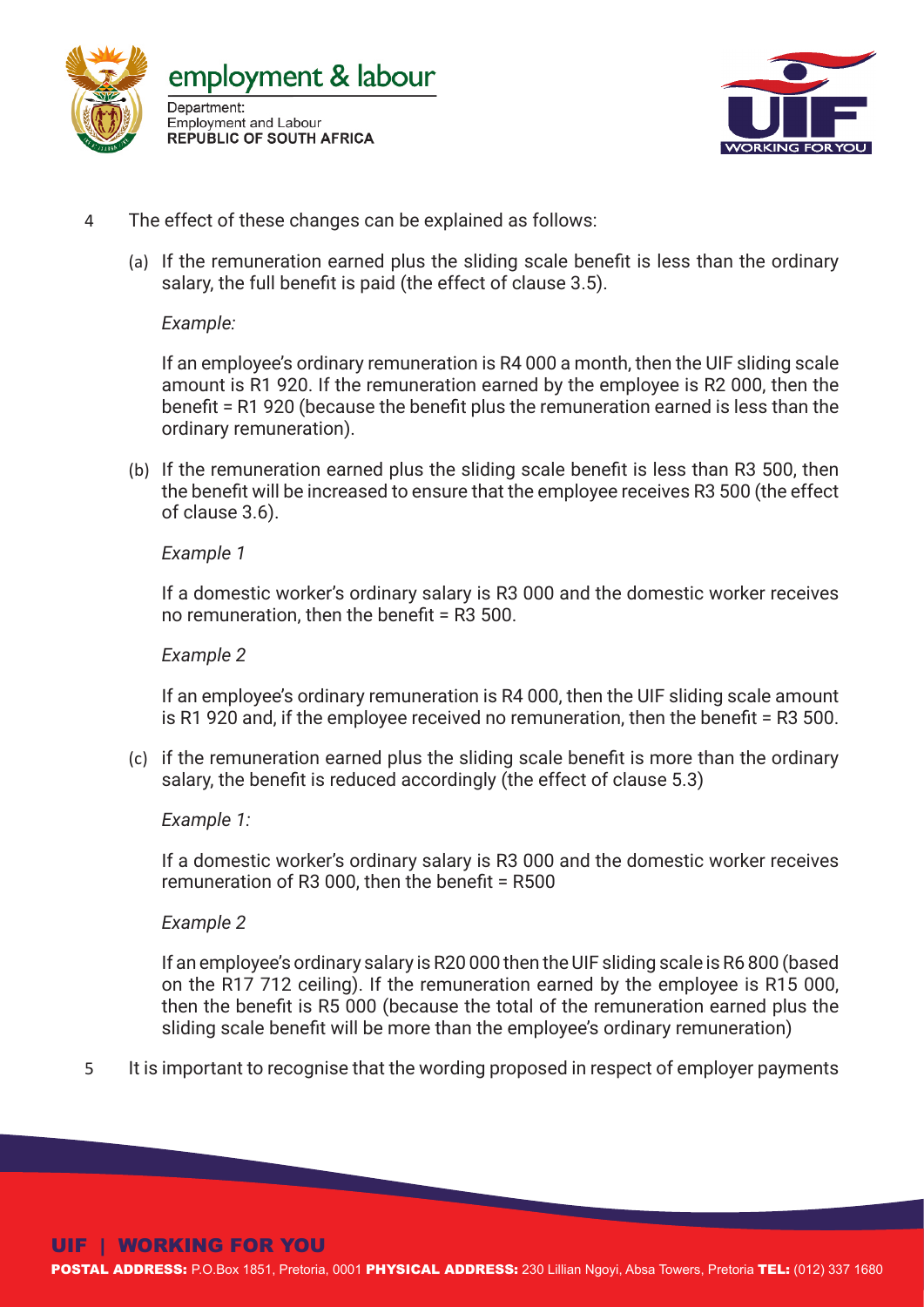



refers only to remuneration for work performed. In this regard, remuneration is defined in the Direction with reference to the definition of the term in the BCEA. The relevant provisions of the BCEA are attached. Remuneration does not include any other payments whether a gratuitous 'topping up' or leave or a loan.

#### **Meaning of remuneration under the BCEA**

#### **Section 1**

"remuneration" means any payment in money or in kind, or both in money and in kind, made or owing to any person in return for that person working for any other person, including the State, and "remunerate" has a corresponding meaning;

## **Government Notice No. 691 in Government Gazette 24889 of 23 May, 2003**

## SCHEDULE

## CALCULATION OF EMPLOYEE'S REMUNERATION IN TERMS OF SECTION 35(5) OF THE BASIC CONDITIONS OF EMPLOYMENT ACT, 1997 (ACT 75 OF 1997)

1. The following payments are included in an employee's remuneration for the purposes of calculating pay for annual leave in terms of section 21, payment instead of notice in terms of section 38 and severance pay in terms of section 41 –

(a) Housing or accommodation allowance or subsidy or housing or accommodation received as a benefit in kind:

(b) Car allowance of provision of a car, except to the extent that the car is provided to enable the employee to work:

 $(c)$  (d)  $\alpha$ y cash payments made to an employee, except those listed as exclusions in terms of this schedule:

(d) Any other payment in kind received by an employee, except those listed as exclusions in terms of this schedule:

## UIF | WORKING FOR YOU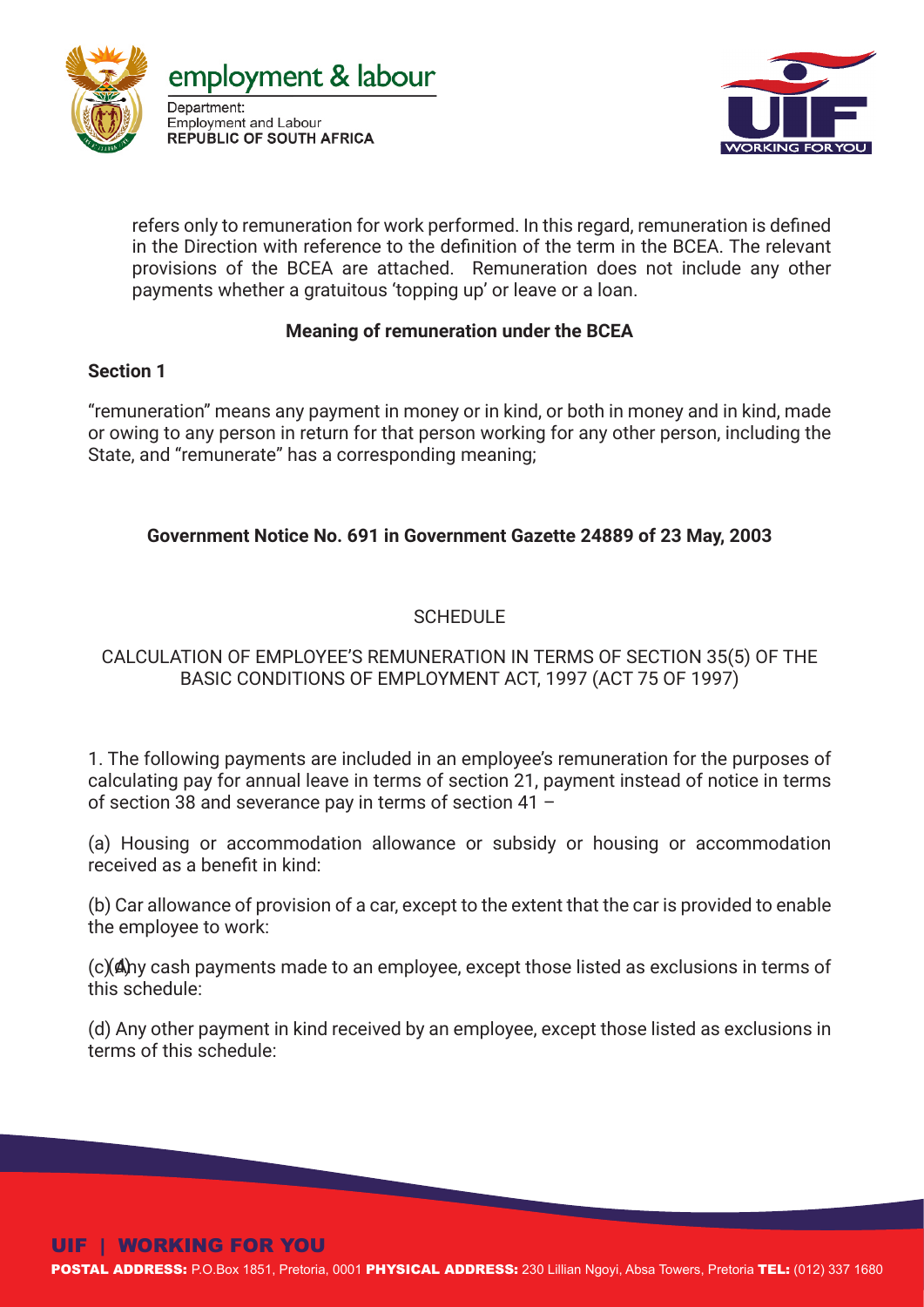



(e) Employer's contributions to medical aid, pension, provident fund or similar schemes:

(f) Employer's contributions to funeral or death benefit schemes.

2. The following items do not form part of remuneration for the purpose of these calculations

(a) Any cash payment or payment in kind provided to enable the employee to work (for example, an equipment, tool or similar allowance or the provision transport or the payment of a transport allowance to enable the employee to travel to and from work); (b) A relocation allowance;

 (c) Gratuities (for example, tips received from customers) and gifts from the employer; (d) Share incentive schemes;

(e) Discretionary payments not related to an employee's hours of work or performance (for example, a discretionary profit-sharing scheme);

(f) An entertainment allowance;

–

(g) An education or schooling allowance.

3. The value of payments in kind must be determined as follows –

(a) a value agreed to in either a contract of employment or collective agreement, provided that the agreed value may not be less than the cost to the employer of providing the payment in kind; or

(b) the cost to the employer of providing the payment in kind.

4. An employee is not entitled to a payment or the cash value of a payment in kind as part of remuneration if –

(a) the employee received the payment or enjoyed, or was entitled to enjoy, the payment in kind during the relevant period; or

(b) in the case of a contribution to a fund or scheme that forms part of remuneration, the employer paid the contribution in respect of the relevant period.

5. This schedule only applies to pay for annual leave accrued from the date of operation of this Schedule.

6. If a payment fluctuates, it must be calculated over a period of 13 weeks or, if the employee has been in employment for a shorter period, that period.